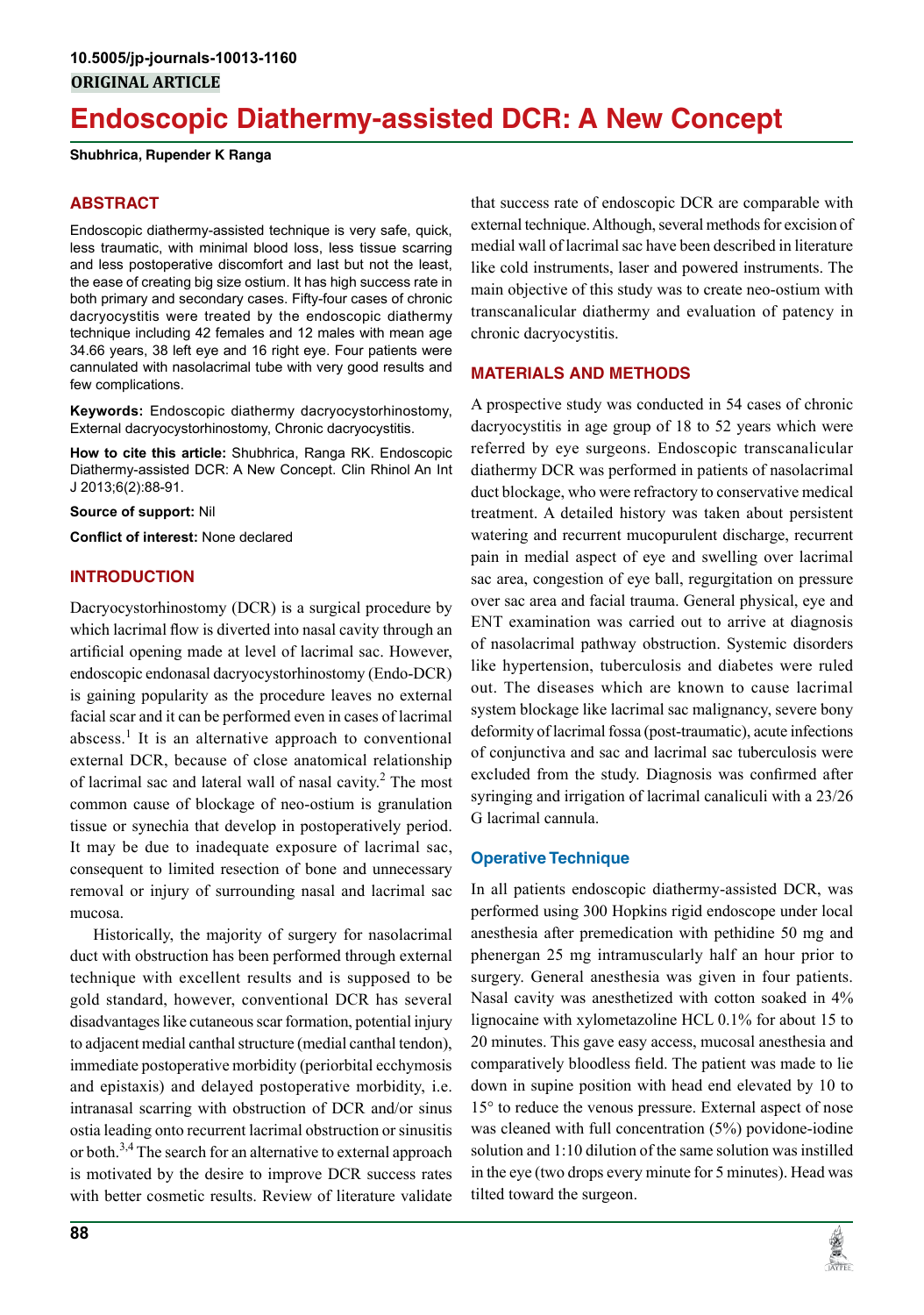*Endoscopic Diathermy-assisted DCR: A New Concept*

Under direct endoscopic vision the anterior end of middle turbinate and the area of lateral nasal wall just anterior and superior to it was infiltrated with 2% xylocaine solution with adrenaline (1:30,000) submucosally till blanching of the area occurred. Incision in mucosa of the wall just anterosuperior to anterior attachment of middle turbinate on lateral wall was made with sickle knife and carried down to the bone, in U-shape manner and piece of mucosa  $1 \times 1.5$  cm<sup>2</sup> was removed, thus the frontal process of maxilla was exposed. The junction between lacrimal bone and crest was identified. Lacrimal bone was punched with Kerrison's punch and drilled if required to expose the medial wall of lacrimal sac which was widely exposed.

Topical 4% lignocaine drops was instilled in the eye. Lower punctum was dilated with the help of punctum dilator and a lacrimal probe was passed through the lower punctum into the sac directed medially into obstructed lacrimal sac, which made a tent on the lateral nasal wall. The transcanalicular diathermy for removal of medial wall was used in which lacrimal stent probe covered with I/V cannula of no.  $22G \times 1/0.8 \times 2$  mm was used (Fig. 1). After tenting of sac diathermy was fired and sac opened and widened about 1.5 cm and same was repeated through superior canaliculus (Fig. 2). Syringing was done on the table using normal saline fortified with amikacin solution (500 mg in 20 ml), to confirm the patency. In four failed cases a silastic tube was put into upper and lower canaliculi into nasal cavity and was tied in fashion of multiple knots. The operated nasal cavity was filed with medicated pack which was removed after 24 hours. Postoperatively, patients were instructed to put amikacin eye drops to facilitate drainage. The nasal cavity was examined and cleaned off crusts if any. Nasal irrigation with saline was started on the next day. Patients were asked not to blow their nose for 4 to 5 days after the surgery. Postoperative evaluation was done at 2 weeks, 1, 2, 4 and 6 months after the surgery and on each



**Fig. 2:** Neo-ostium with insulated probe *in situ*

visit syringing with antibiotic and cleaning of nasal cavity for any crusts was done.

#### **OBSERVATIONS**

Out of 54 patients, there were 38 females and 16 males. The mean age was 34.66 (range: 18-52 years). Mean duration of epiphora was 1.6 year (2 months to 6 years), 42 being on left and 12 on right side. The silicone stent (silastic tube) was placed in four patients and kept *in situ* for 2 months. In all patients postoperatively endoscopic examination of wide neo-ostium and syringing revealed patient DCR except one who had a lower canaliculi blockage where upper canaliculi was cannulated with lacrimal cannula for 3 months and epiphora cleared. Three cases developed ecchymosis which subsided after 10 days. In addition to DCR, septoplasty was performed in four cases and in two cases concha bullosa wall resected (Table 1).

| Table 1: Age distribution of cases |           |           |       |      |
|------------------------------------|-----------|-----------|-------|------|
| Age                                | $10 - 20$ | $20 - 30$ | 40-50 | >50  |
| No. of cases                       | 10        | 17        | 14    | 13   |
| $\%$                               | 54        | 9 R       | 7.56  | 7 N2 |



**Fig. 1:** I/V cannula no. 22G with metallic probe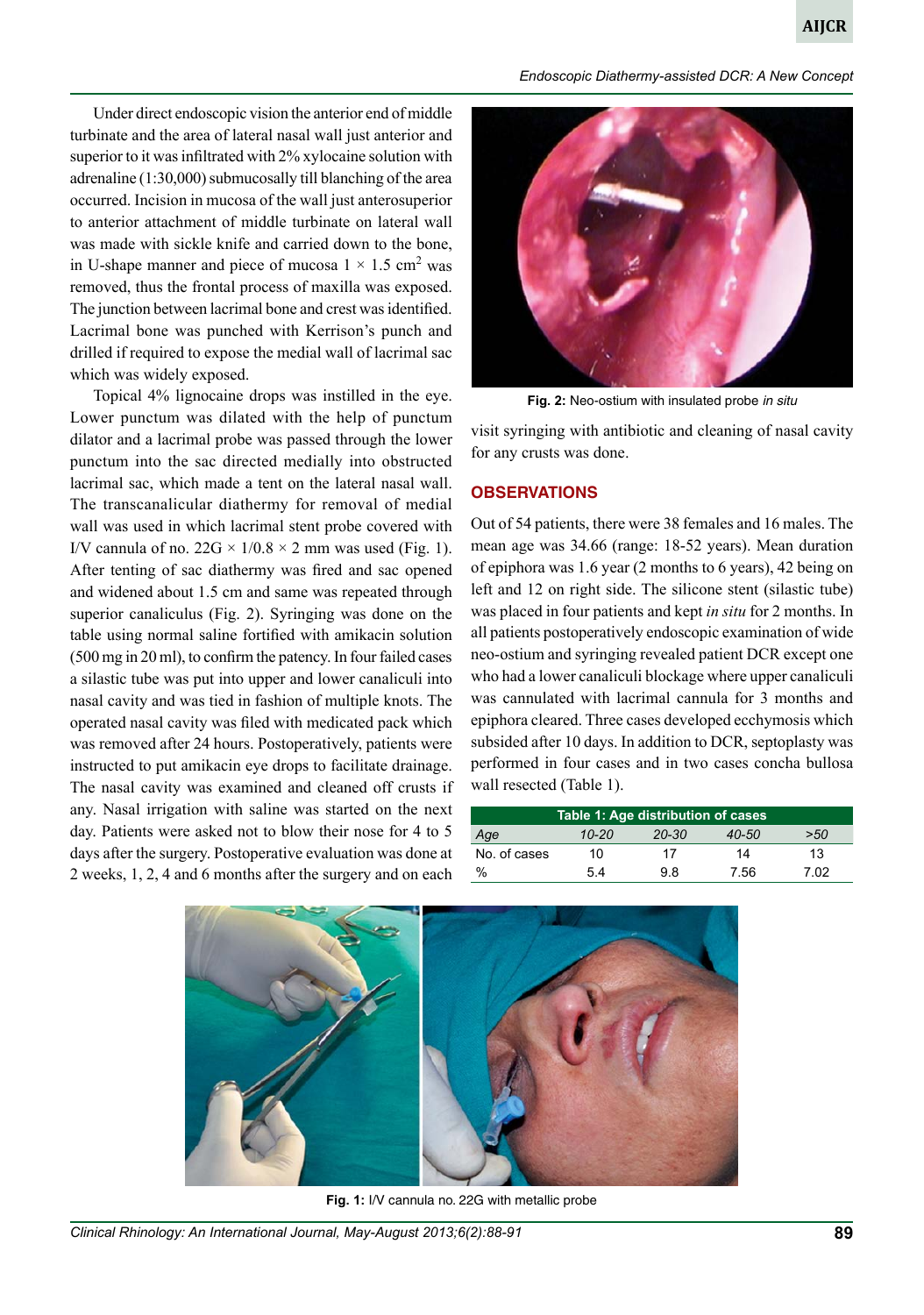## **DISCUSSION**

Since Toti described the initial DCR operation in 1904, many technical modifications have evolved. DCR consists of making a passage between lacrimal sac and middle meatus of the nose, to re-establish tear flow from sac to nasal cavity. Caldwell described the endonasal DCR in which a portion of inferior turbinate was removed and nasolacrimal canal was followed to lacrimal sac.<sup>5</sup> Endoscopic endonasal DCR was first reported by Rice (1990) in cadavers.<sup>6</sup> MacDonagh and Meiring (1989) studied anatomical relationship of lacrimal sac and nasolacrimal duct to lateral wall of nose.<sup>2</sup> They also described the relation of superior border of lacrimal sac above the middle turbinate, anterior attachment lateral to agar nasi cells. There are many causes of nasolacrimal duct system blockage like chronic dacryocystitis, lacrimal abscess, mucocele and failed external DCR.<sup>7,8</sup>

The success rate of external DCR has been reported at 90 to 97% depending upon the surgeon's experience.<sup>1</sup> Many workers conducted studies on endo-DCR with different success rates which ranged from 82 to 86%.<sup>9</sup> Our success rate of Endo-DCR was 98% although it is a small study. Some workers also published the study on success rate of Endo-DCR in failed external DCR and used YAG laser in Endo-DCR and reported superior results.<sup>10</sup> It is much better in revision cases, however, it is a very costly technology.

Endo-DCR is known for many advantages like safety, ease of performance, economy, no facial scar, no injury to medial canthal tendon, no periorbital ecchymosis and no epistaxis.<sup>11</sup> Postoperative care like meticulous clearing of the debris and early repeated irrigation with sodium bicarbonate is mandatory for good results.

There is lots of advancement in opening the medial wall of lacrimal sac in last decade. Initially it was assumed that just give two parallel incisions by cold knife in sac will be sufficient for creating passage, however, chances of fibrosis and restenosis of lacrimal passage is there. Mickelson et  $al<sup>14</sup>$ reported that laser-assisted DCR is effective for opening the sac into the nose. The main demerit of this technique is that it is very costly. Wormald described the power endoscopic technique which confirmed the benefit and efficacy of their technique. Important tenets of this technique are wide exposure of lacrimal sac via powered removal of frontal process of maxilla and the creation and preservation of mucosal flaps to aid in long-term patency of ostium. The cost factor is still there although it is less than laser. However, we have used transcanalicular diathermy for removal of medial wall, which is very simple instrument in which lacrimal stent probe guarded with I/V cannula is used. It is very useful for creating wide neo-ostium with less intraoperative bleeding and less scarring. Further it can be used on cutting and coagulation mode in same sitting.

The main problems of endonasal DCR are doubts about long term patency and neo-ostium closure by granulation tissue and fibrosis. Antimetabolic agents like 5-FU and mitomycin C are known to inhibit human Tenon's capsule fibroblast proliferation by inhibiting DNA-dependent RNA synthesis, hence a single intraoperative application of 5-FU and mitomycin C has been used with good outcome,  $15$ however, we did not use 5-FU in any case.

The results of Endo-DCR reflect the effect of a learning curve associated with the introduction of a new procedure, hence there is difference in the success rate of earlier studies as compared to latter one. In patients with failed Endo-DCR, a revision Endo-DCR can be done by just removal of fibrotic tissue from operated area. In our study only one case who complained of recurrent discharge postoperatively was also cured after cannulation of upper canaliculus. There was no evidence of granulation and fibrotic tissue at area of neoostium in our study.

External DCR has a failure rate ranging from 3 to 15% and revision surgery has a very poor success rate, however, in revision cases the dilemma of external incision to recreate lacrimal drainage through an already scared surgical field will be successful and is still debatable.<sup>16</sup> Revision Endo-DCR was found to have good success rate in literature.<sup>12,13</sup> Weidenbecher reported 82% and Metson reported a 100% success rate following Endo-DCR.<sup>17</sup>

There are many advantages of Endo-DCR, but certain limitations like the need of sophisticated equipment including endoscopes and sometimes intraoperative intranasal bleeding demands more skill. Hence, this procedure should be attempted only by those with extensive experience with endoscopic nasal surgeries.<sup>11</sup> Minor reported complications include injury to anterior nares by the drill shaft, synechia formation and ecchymosis of eye.

## **REFERENCES**

- 1. David S, Raju R, Job A, Richard J. A comparative study of external and endoscopic endonasal dacryocystorhinostomy--a preliminary report. Indian J Otolaryngol Head Neck Surg 1999 Dec;52(1):37-39.
- 2. McDonagh M, Meiring JH. Endoscopic transnasal dacryocystorhinostomy. J Laryngol Otol 1989 Jun;103(6):585- 587.
- 3. Yung MW, Hardman-Lea S. Analysis of the results of surgical endoscopic dacryocystorhinostomy: effect of level of obstruction. Br J Opthalmol 2002 Jul;86(7):792-794.
- 4. Metson R. The endoscopic approach for revision dacryocystorhinostomy. Laryngoscope 1990 Dec;100(12):1344- 1347.
- 5. Shunshin A, Thurairajan G. External dacryocystorhinostomy--an end of an era? Br J Ophthalmol 1997 Sep;81(9):716-717.
- 6. Jin HR, Yeon JY, Choi MY. Endoscopic dacryocystorhinostomy: creation of a large marsupialised lacrimal sac. J Korean Med Sci 2006 Aug;21(4):719-723.